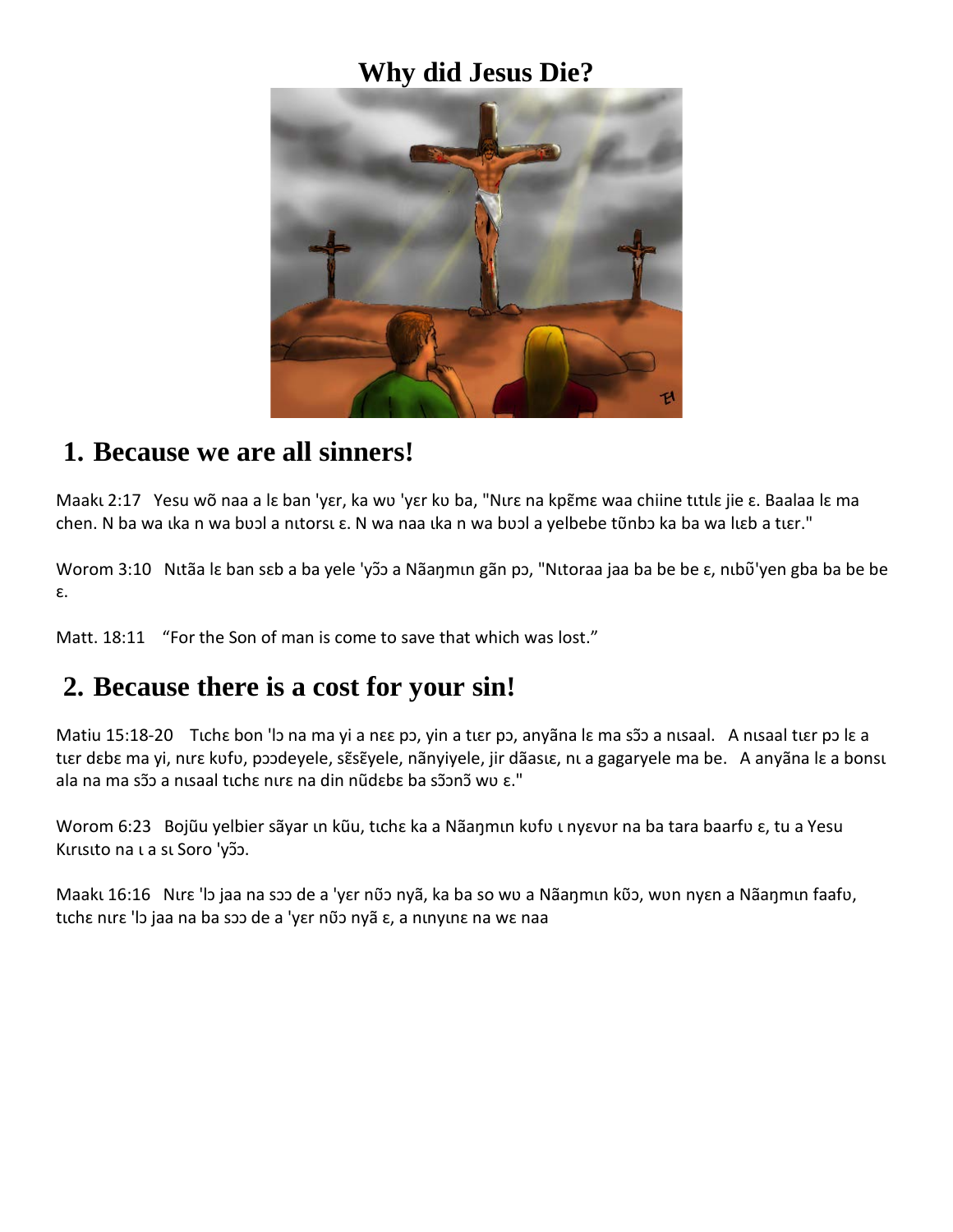

**There is a cost for sin!**

# **3. Because Jesus died and paid for our sins on the cross!**

Matiu 1:21 Wun doon dabile ka fu na buolo a wu yuor Yesu, 'lo lɛ na faa a wu nibɛ yin a ba yeldɛbɛ pɔ."

Worom 5:8 Tichε Nãaŋmin wiil a wv mιε nῦfv a nitɔ̃ kv si, a sɔ̃ 'lɔ sin chɛnɛ i yelbe-irbɛ, Kırısıto kpin kv si.

John 3:16 Nãaŋmɪn nῦ naa a nɪbɛ na be ka a wɛr pɔ yɔɔ jaa, na wʋ de a wʋ Bidabῦ yen tɛɛ kʋ sɪ, nɪrɛ jaa wa sɔɔ de wʋ, wʋ kῦ wε ε, tι tara a nyεvʋr 'lɔ na ba tara baarfʋ ε, Nãaŋmın sɛ̃.

Matt. 18:11 "For the Son of man is come to save that which was lost."

### **4. Salvation is a free gift, not by good works. You must take God's word for it, and trust Jesus alone!**

Efesus 2: 8-9 Bojũu a wʋ wɩɛfʋ lɛ s ̃ o yɩn nyɛ faafʋ tu a yɩ sɔɔfʋ pɔ, a ba yi a yɩ mɩɛ sɛ ̃ ɛ, Nãaŋmɩn kʋfʋ lɛ. ̃ A ba ι γιn tῦmɔ̃ kɔ̃ lɛ ka τsv na chε nyãa ε.

Titusu 3:5 wu faa su naa, a ba ua su yelvuɛl sun maal jũu ɛ, tuchɛ a wu nubaal jũu lɛ. Wu faa su naa na wu pɛɛ su tu a doofu gbɛɛ ayi ka a wu SLE maal sL a sL L nLpaalaa,

Tʋ̃mɔ 4: ̃ 12 Fafaara jaa ba lɛ be be ɛ, bojũu yuor jaa ba lɛ be ka a tẽe pɔ, na tʋ̃ɔ nɩrɛ faa ɛ."

# **5. We must put our faith and trust in Christ alone!**

Maakı 9:23 Ka a Yesu mı 'yɛr, "Bo lɛ so ka a fu 'yɛr ıka ala ı ın tῦɔ naa? Yele jaa ın kɔ̃mɔ̃kɔ̃mɔ̃ kʋ a bala na sɔɔ de ma."

Maakı 1:15 Wo 'yɛr naa, "A sɔ̃o ta naa ka a Nãaŋmın di a wo nãalõo. Yı lıɛb yi a tıɛr dɛɛr pɔ na yı sɔɔ de a 'yɛr nʋ̃ɔ."